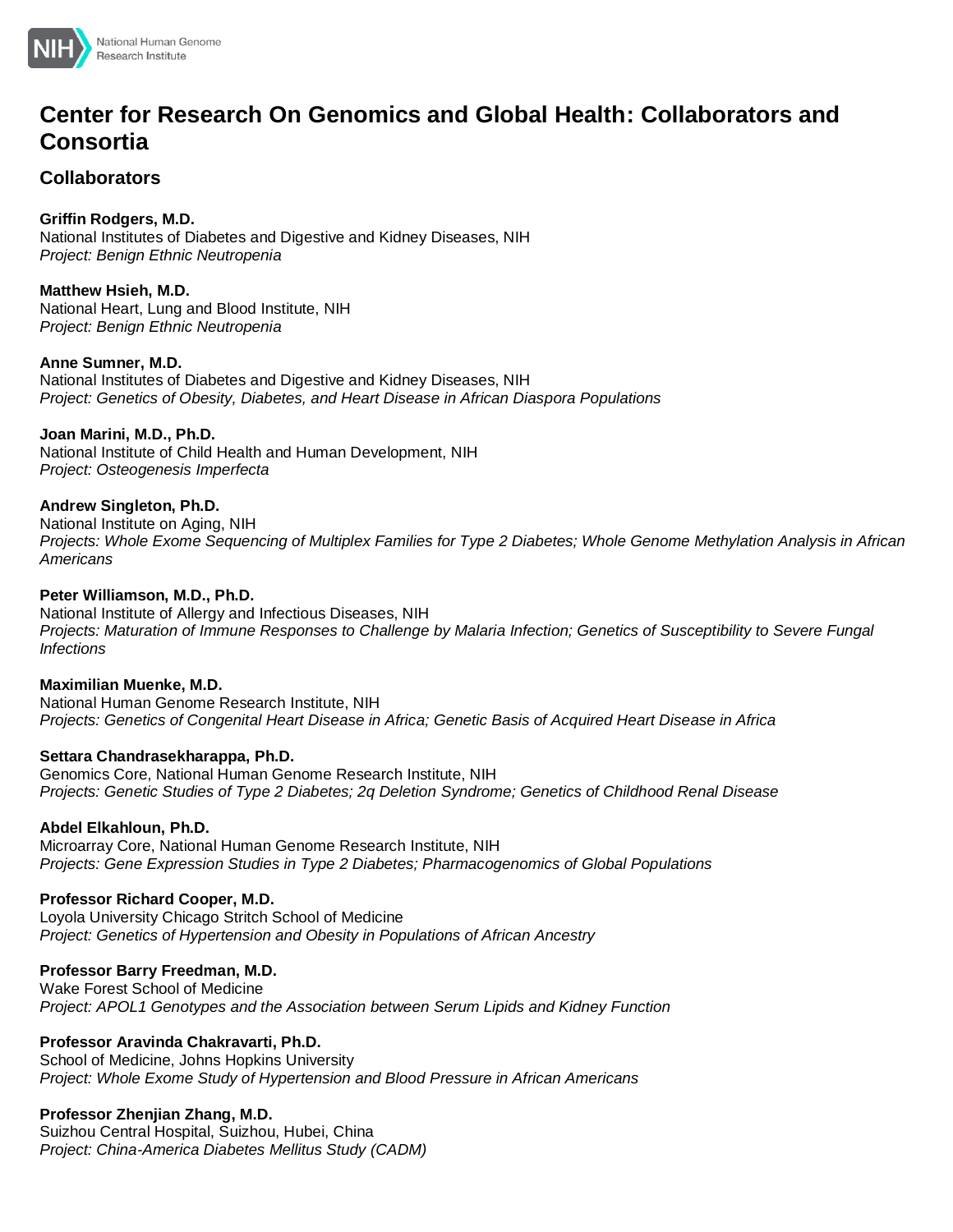#### **Rasheed Gbadegesin, M.D.**

Duke University School of Medicine *Project: Genetics of Childhood Renal Disease*

#### **Professor Clement Adebamowo, M.D.**

University of Maryland School of Medicine *Project: Africa America Diabetes Mellitus Study; African Collaborative Center for Microbiome and Genomics Research*

### **Alan Herbert, Ph.D.**

Department of Genetics and Genomics, Boston University *Project: Howard University Family Study*

#### **Norman P. Gerry, Ph.D.**

Coriell Institute for Medical Research *Project: Howard University Family Study*

### **Michael F. Christman, Ph.D.**

Coriell Institute for Medical Research *Project: Howard University Family Study*

### **Professor Melanie J. Newport, M.D., Ph.D.**

Brighton and Sussex Medical School *Project: Genetics of Podoconiosis*

### **Wondemagegn Yeshanehe, M.D.**

Federal Ministry of Health, Ethiopia *Project: Genetics of Podoconiosis*

### **Abraham Aseffa, M.D., Ph.D.**

Armauer Hansen Research Institute, Ethiopia *Project: Genetics of Podoconiosis*

#### **Olufemi Fasanmade, M.D.**

Department of Medicine, University of Lagos, Lagos, Nigeria *Project: Africa America Diabetes Mellitus Study<*/p>

### **Thomas Johnson, M.D.**

Department of Medicine, University of Lagos, Lagos, Nigeria *Project: Africa America Diabetes Mellitus Study*

#### **Johnnie Oli, M.D.** Department of Medicine, University of Nigeria Teaching Hospital, Enugu, Nigeria *Project: Africa America Diabetes Mellitus Study*

### **Godfrey Okafor, M.D.**

Department of Medicine, University of Nigeria Teaching Hospital, Enugu, Nigeria *Project: Africa America Diabetes Mellitus Study*

### **Jokotade Adeleye, M.D.**

Department of Medicine, University College Hospital, Ibadan, Nigeria *Project: Africa America Diabetes Mellitus Study*

### **Williams Balogun, M.D.**

Department of Medicine, University College Hospital, Ibadan, Nigeria *Project: Africa America Diabetes Mellitus Study*

### **Professor Albert Amoah, M.D., Ph.D.**

University of Ghana Medical School, Accra, Ghana *Project: Burden, Spectrum and Aetiology of Type 2 Diabetes in Sub-Saharan Africa*

### **Nicki Tiffin, Ph.D.**

South African National Bioinformatics Institute/MRC Bioinformatics Unit, University of the Western Cape, South Africa *Project: Myoclonic Epilepsy*